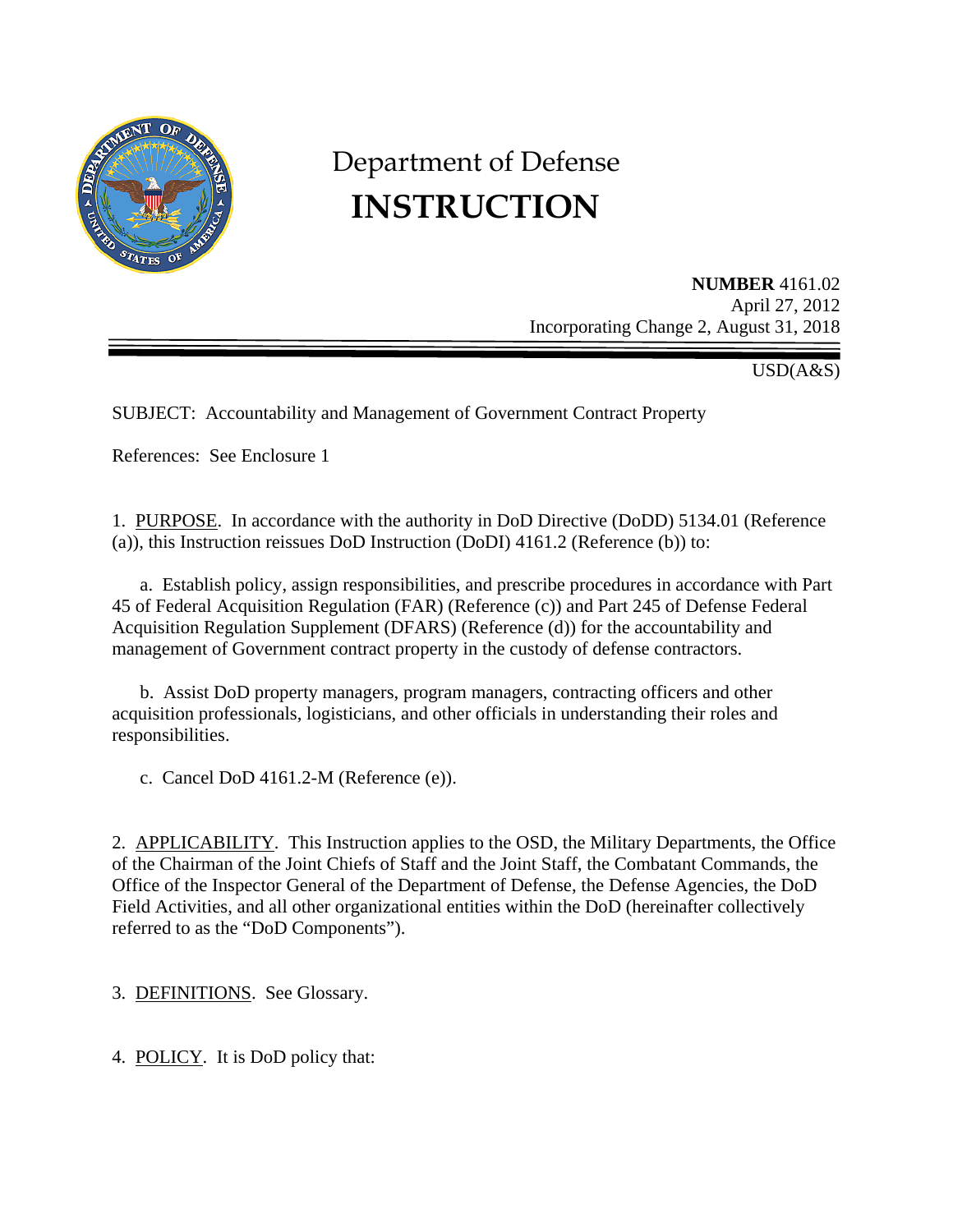a. Contractors ordinarily shall be required to furnish all property necessary to perform Government contracts in accordance with the policies and procedures of Reference (c). Property may be furnished to contractors only under the circumstances described in Reference (c) and Reference (d), and only for performance of a specific contract or contracts.

b. Contractors may be authorized access to DoD supply sources under the policies and procedures of DOD Manual 4140.01 (Reference (f)) and Part 51 of Reference (c).

c. The DoD Components shall comply with the requirements of Reference (f) and DoDI 5000.64 (Reference (g)) to establish and maintain accountability for Government contract property furnished to, or acquired by, contractors and third parties.

5. RESPONSIBILITIES. See Enclosure 2.

6. PROCEDURES. See Enclosure 3.

7. RELEASABILITY. UNLIMITED. This Instruction is approved for public release and is available on the Internet from the DoD Issuances Website at http://www.dtic.mil/whs/directives.

8. SUMMARY OF CHANGE 2. This change reassigns the office of primary responsibility for this instruction to the Under Secretary of Defense for Acquisition and Sustainment in accordance with the July 13, 2018 Deputy Secretary of Defense Memorandum (Reference (h)).

9. EFFECTIVE DATE. This issuance is effective April 27, 2012.

Frank Kendall Acting Under Secretary of Defense for Acquisition, Technology, and Logistics

Enclosures

- 1. References
- 2. Responsibilities
- 3. Procedures

Glossary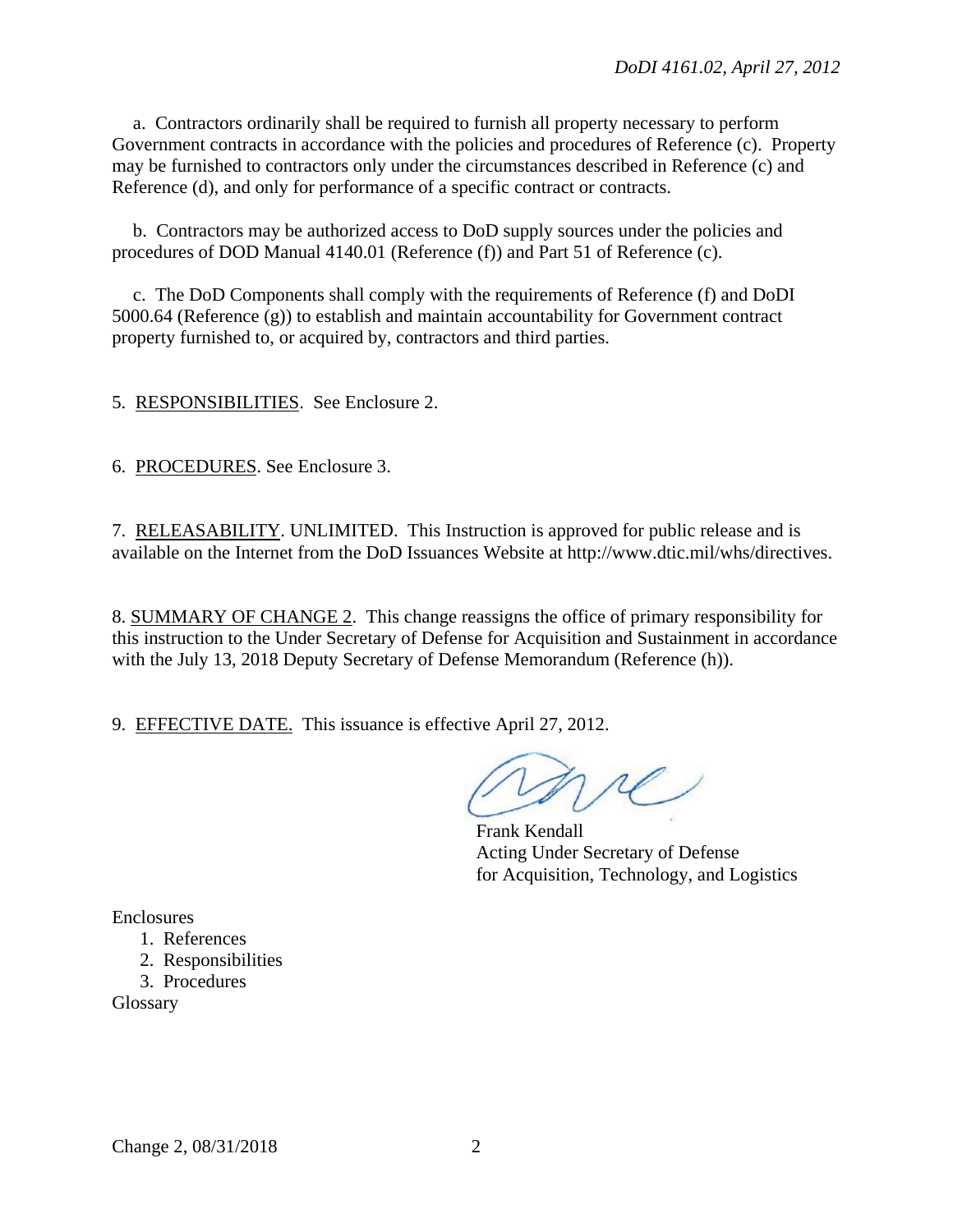# **TABLE OF CONTENTS**

| UNDER SECRETARY OF DEFENSE FOR ACQUISITION, TECHNOLOGY, AND |  |
|-------------------------------------------------------------|--|
|                                                             |  |
|                                                             |  |
|                                                             |  |
|                                                             |  |
|                                                             |  |
| PROPERTY TRANSFERS BETWEEN DoD AND CONTRACTORS7             |  |
|                                                             |  |
|                                                             |  |
|                                                             |  |
|                                                             |  |
|                                                             |  |
|                                                             |  |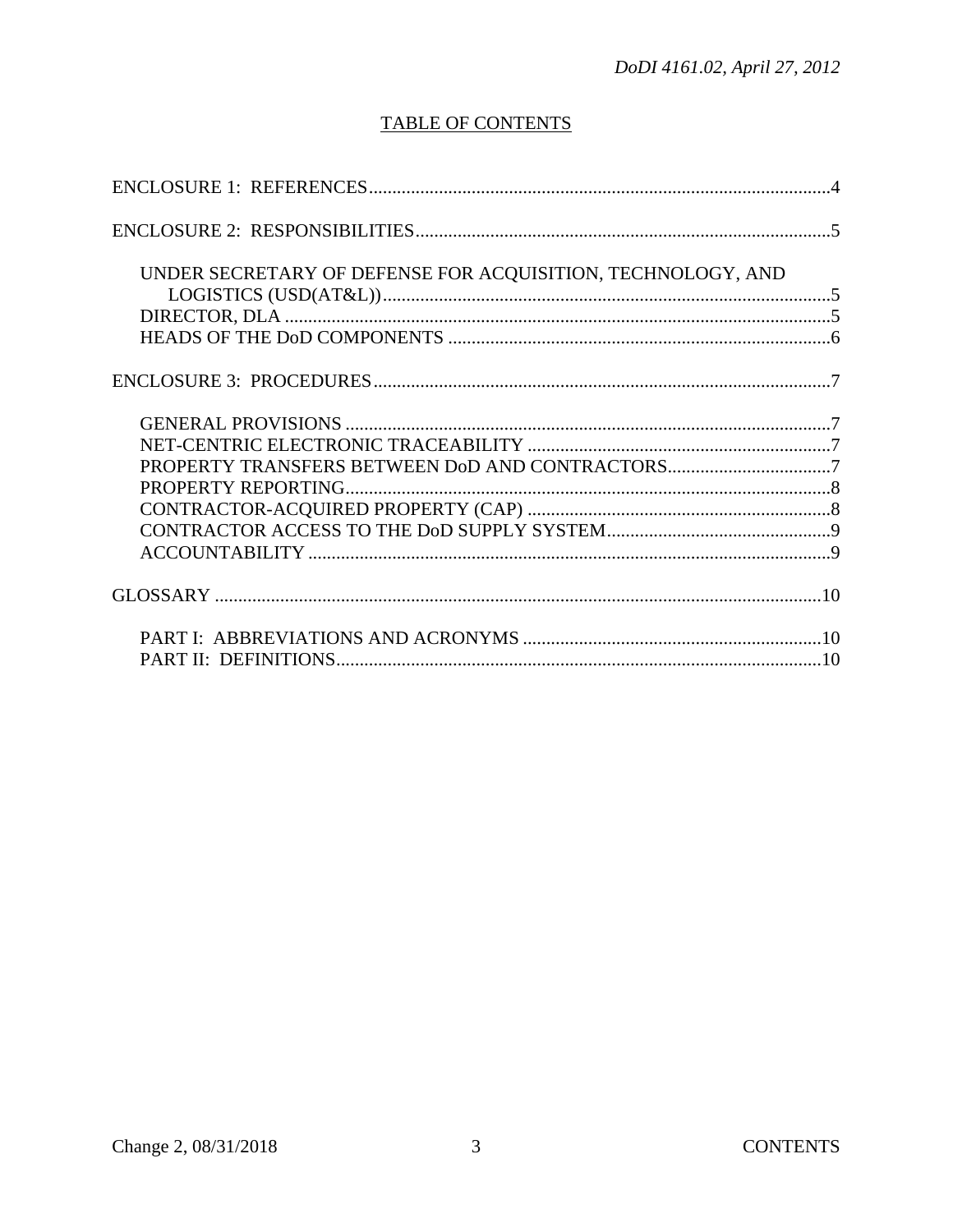# ENCLOSURE 1

# REFERENCES

- (a) DoD Directive 5134.01, "Under Secretary of Defense for Acquisition, Technology, and Logistics (USD(AT&L))," December 9, 2005, as amended
- (b) DoD Instruction 4161.2, "Management, Control and Disposal of Government Property in the Possession of Contractors," September 26, 1997 (hereby cancelled)
- (c) Federal Acquisition Regulation, current edition
- (d) Defense Federal Acquisition Regulation Supplement, current edition
- (e) DoD 4161.2-M, "Manual for the Performance of Contract Property Administration," December 31, 1991 (hereby cancelled)
- (f) DoD Manual 4140.01, "DoD Supply Chain Materiel Management Procedures," date varies by volume
- (g) DoD Instruction 5000.64, "Accountability and Management of DoD Equipment and Other Accountable Property," April 27, 2017, as amended
- (h) Deputy Secretary of Defense Memorandum, "Establishment of the Office of the Under Secretary of Defense for Research and Engineering and the Office of the Under Secretary of Defense for Acquisition and Sustainment," July 13, 2018
- (i) DoD Instruction 8320.04, "Item Unique Identification (IUID) Standards for Tangible Personal Property," September 3, 2015
- (j) Defense Logistics Manual 4000.25, Volume 6, "Defense Logistics Management System: Logistics Systems Interoperability Support Services," June 5, 2012, as amended
- (k) Defense Logistics Manual 4000.25-1, "Military Standard Requisitioning and Issue Procedures," June 13, 2012, as amended
- (l) Defense Federal Acquisition Regulation Supplement Procedures, Guidance and Information, current edition
- (m) DoD Guidebook for Contract Property Administration, current edition1
- (n) Government Accountability Office publication GAO-07-731G, "Government Auditing Standards," current edition
- (o) DoD Instruction 8320.02, "Sharing Data, Information, and Technology (IT) Services in the Department of Defense," August 5, 2013

 $\overline{a}$ 

<span id="page-3-0"></span><sup>&</sup>lt;sup>1</sup> Available at http://www.acq.osd.mil/dpap/pdi/index.html.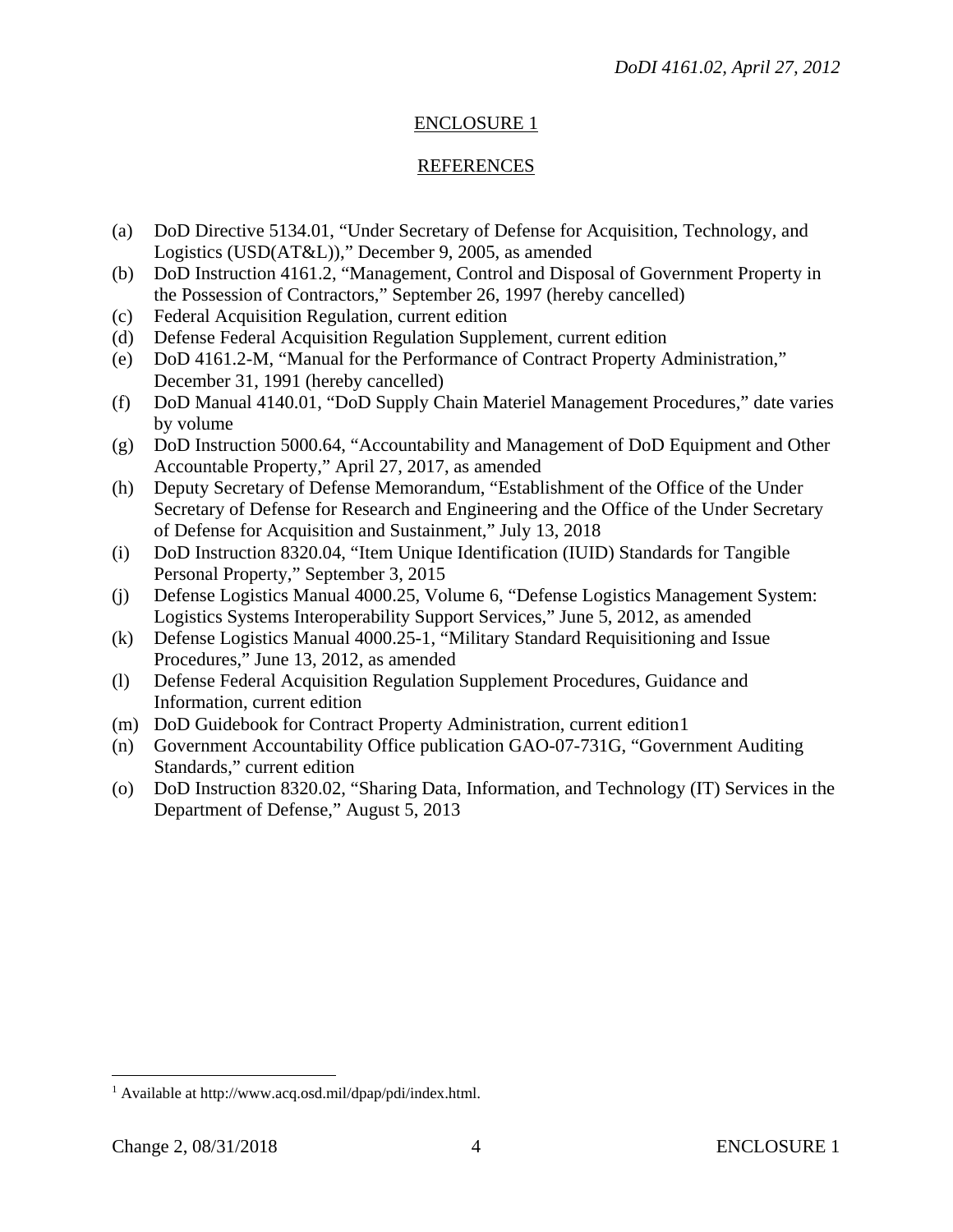# ENCLOSURE 2

# RESPONSIBILITIES

# 1. UNDER SECRETARY OF DEFENSE FOR ACQUISITION, TECHNOLOGY, AND LOGISTICS (USD(AT&L)). The USD(AT&L) shall:

 a. Establish Government contract property management policies, standards, and performance measures to achieve and sustain effective accountability, management, control, as well as accurate identification, registration, and accounting processes of Government contract property in acquisition and logistics operations.

 b. Monitor and evaluate DoD-wide performance in achieving the requirements established in accordance with paragraph 1.a. of this enclosure.

 c. Grant waivers to this Instruction, when required in response to contingency operations and specific agency needs.

 d. Establish DFARS prescriptions, clauses, and procedures, guidance, and information (PGI) required to implement the policies and procedures of this Instruction, where appropriate.

 e. Ensure that this Instruction is consistent with Reference (f), Reference (g), and DoDI 8320.04 (Reference (i)).

 f. Provide requirements to the Director, Defense Logistics Agency (DLA) for the DoD IUID Registry and its integral Government Furnished Property (GFP) Module.

 g. Direct the development and implementation of training and education for the DoD workforce on Government contract property management.

2. DIRECTOR, DLA. The Director, DLA, under the authority, direction, and control of the USD(AT&L) and in addition to the responsibilities in section 3 of this enclosure, shall:

a. Develop and implement the DoD IUID Registry GFP Module.

 b. Establish procedures and information exchange requirements consistent with this Instruction and Volume 6 of Defense Logistics Manual 4000.25 (Reference (j)) for implementation of the Defense Logistics Management System (DLMS) supporting net-centric electronic traceability of GFP within logistics processes.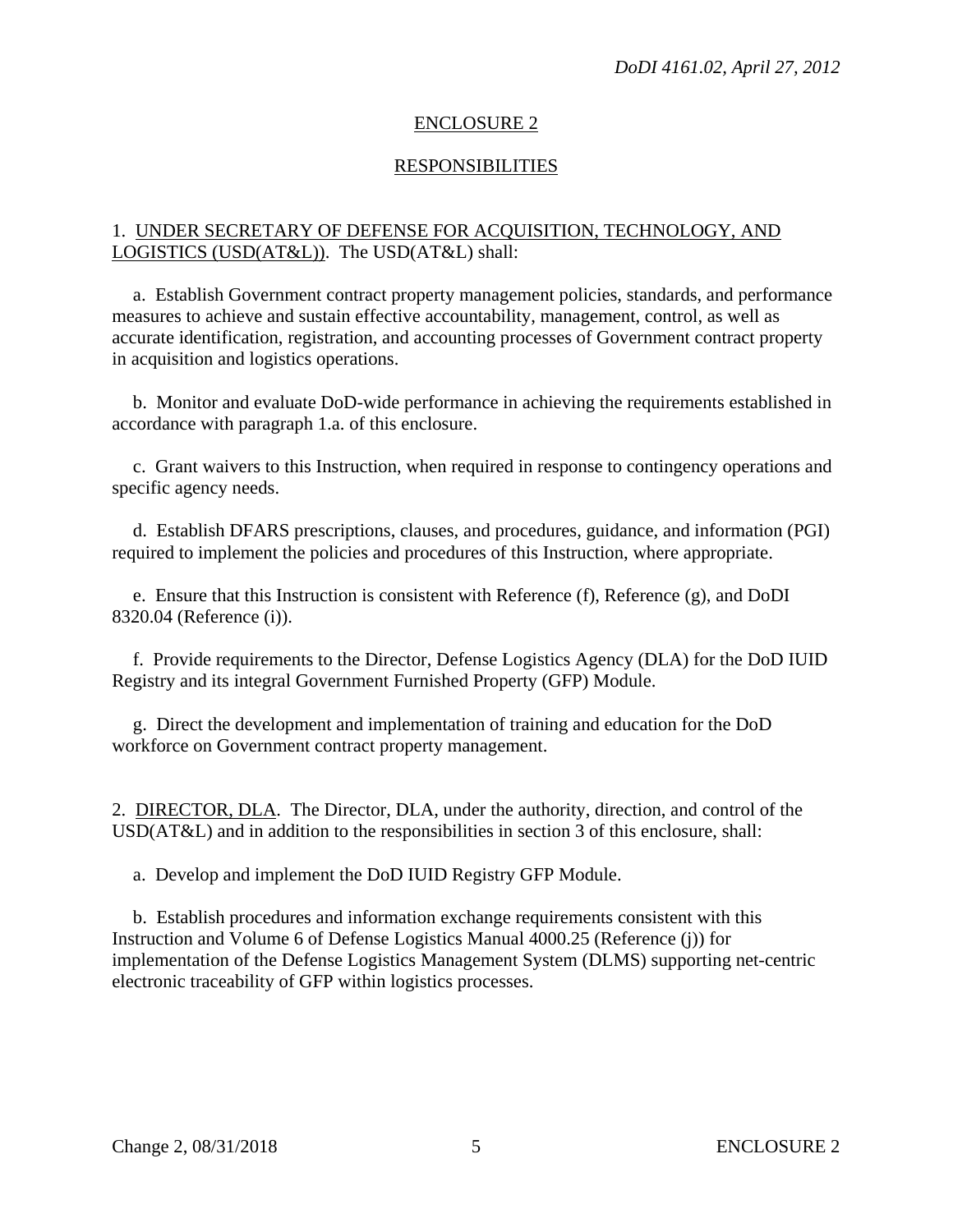3. HEADS OF THE DoD COMPONENTS. The Heads of the DoD Components shall:

 a. Manage Government contract property in accordance with the requirements of Reference (g) and this Instruction.

 b. Incorporate the requirements of this Instruction into guidance and procedures, where appropriate.

 c. Implement the procedures of this Instruction for net-centric electronic traceability in acquisition, logistics support, and operational use; property transfers to contractors; property reporting; contractor-acquired property (CAP); contractor access to the DoD supply system; and accountability.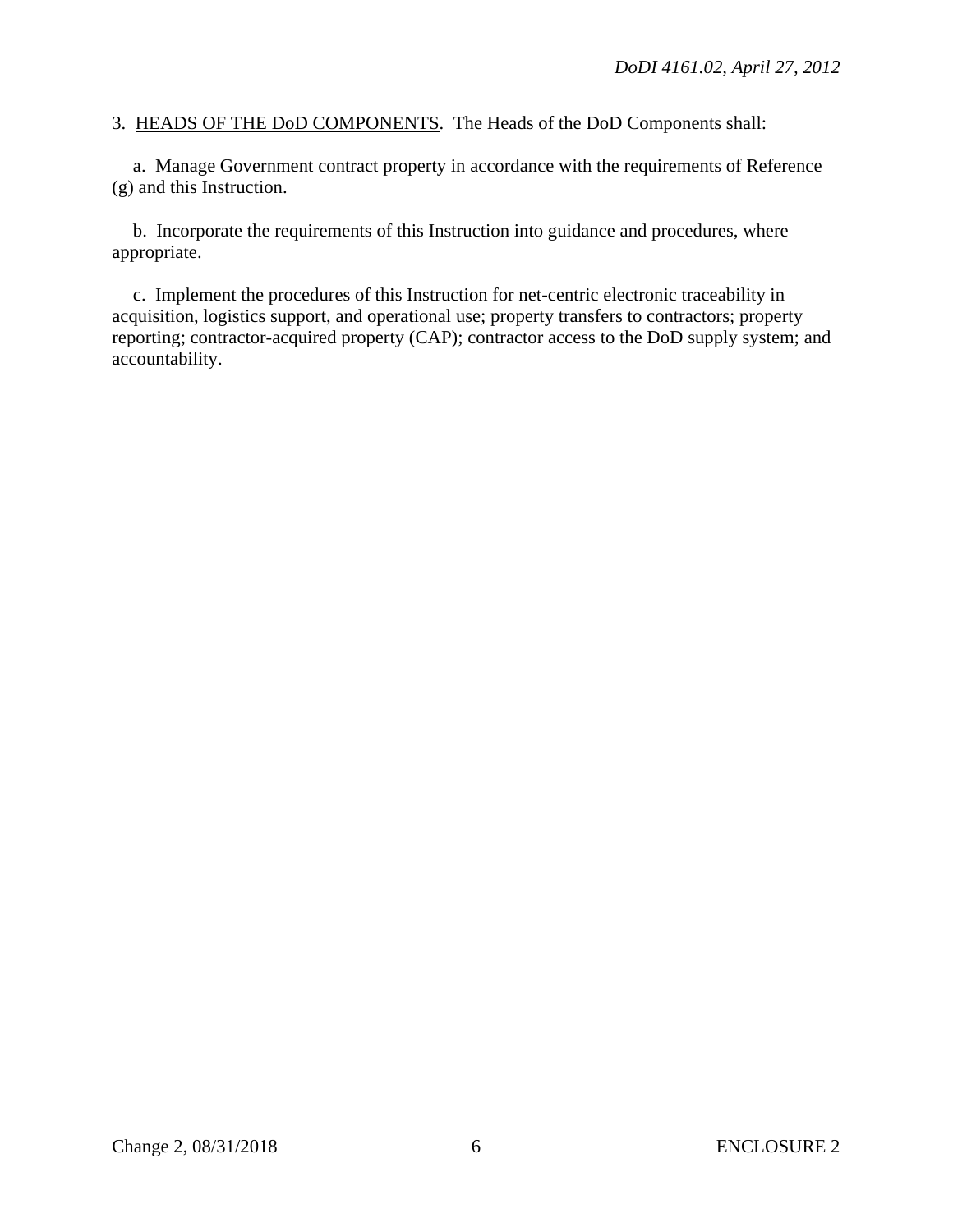#### ENCLOSURE 3

#### **PROCEDURES**

1. GENERAL PROVISIONS. The DoD Components shall implement the policies and procedures in References (f), (g), and (i) in a manner that will ensure proper management, control, reporting, and disposal of Government property in the custody of contractors.

 a. Consistent with the requirements of Reference (g) and the procedures of Defense Logistics Manual 4000.25-1 (Reference (k)), ensure that program and item managers manage CAP.

 b. Consistent with the requirements of Reference (g) and the procedures of subpart 245.2 of DFARS PGI (Reference (l)), ensure that program and item managers identify GFP to be provided to contractors.

 c. Utilize the guidelines in the DoD Guidebook for Contract Property Administration (Reference (m)).

2. NET-CENTRIC ELECTRONIC TRACEABILITY. The DoD Components shall implement transaction-derived, net-centric electronic traceability of GFP transfers utilizing the DoD IUID Registry and its integral GFP Module to:

a. Trace GFP at the unique item level by unique item identifier (UII) or serial number when item marking and implementation of serialized item management by UII is pending (used with national stock number (NSN), manufacturer's part/model/lot number, and manufacturer's Commercial and Government Entity (CAGE) or North Atlantic Treaty Organization (NATO) CAGE (NCAGE) code).

b. Trace GFP at the non-unique item level by NSN or manufacturer's part/model/lot number, and manufacturer's CAGE or NCAGE code.

3. PROPERTY TRANSFERS BETWEEN DoD AND CONTRACTORS. The DoD Components shall:

 a. Use electronic transactions when transferring Government property to a contractor and upon return of property to DoD.

 b. Require contractors to use the Wide Area Workflow (WAWF) to receipt property transfers or use DLMS standard logistic transaction set 527R, available on the DLMS Supplements page of the DLMS Website (http://www.dla.mil/j-6/dlmso/elibrary/TransFormats/140\_997.asp), to provide materiel receipt acknowledgement citing the applicable contract number for property shipments.

Change 2, 08/31/2018 7 ENCLOSURE 3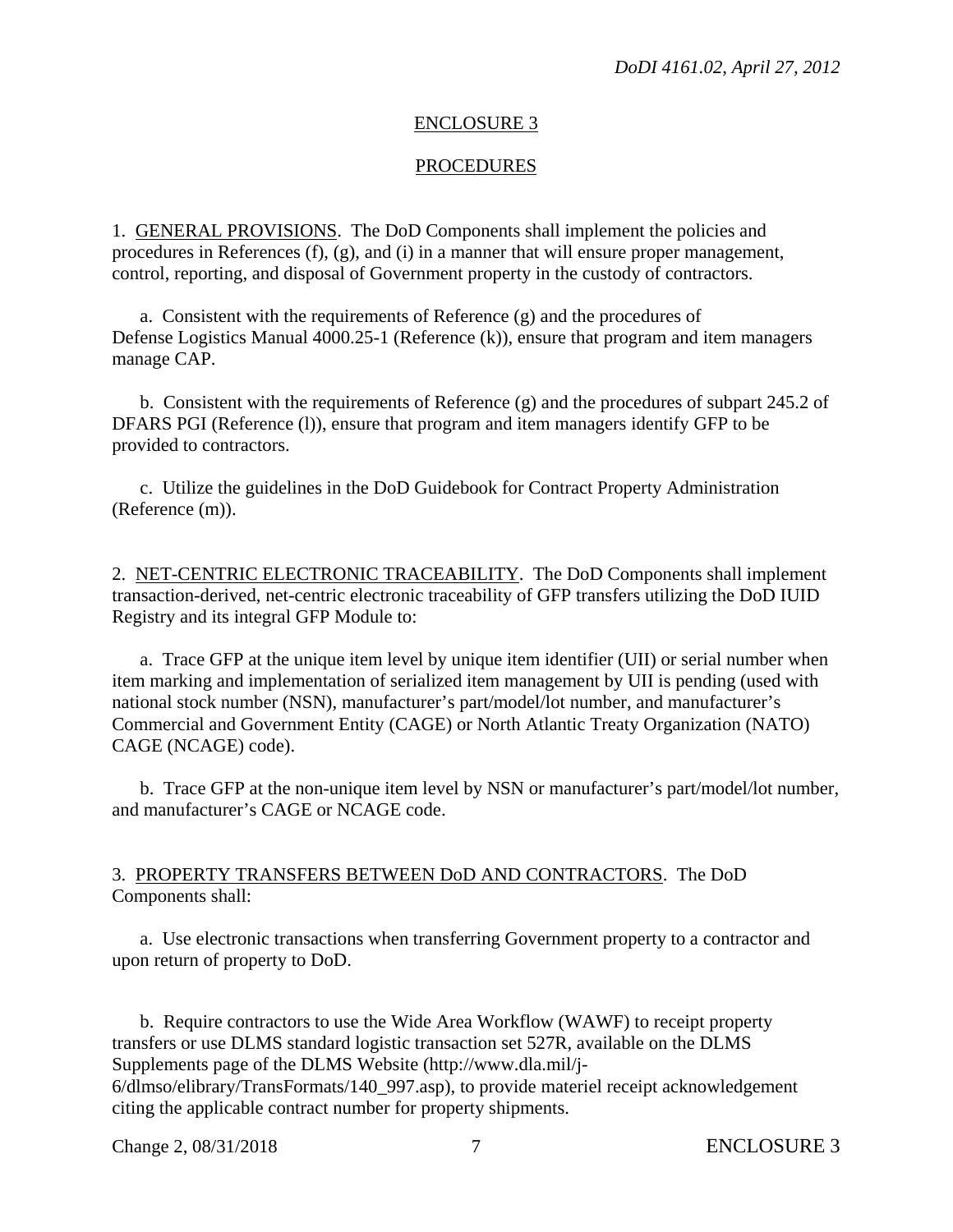c. Cite a contract number and, where applicable, the call or order number, in electronic transactions under which the property is accountable for stewardship, if known at the time of shipment. If not known at the time of shipment, record the contract number in the accountable property system of record within 30 days of receipt.

4. PROPERTY REPORTING. The DoD Components shall:

 a. Require contractors to report GFP to the DoD IUID Registry and its integral GFP Module in accordance with subparts 211.274-4 and 252.211-7007 of Reference (d).

 b. Use the DoD IUID Registry and its integral GFP Module as the master data source for reporting GFP in custody of contractors to:

 (1) Conduct and report transfers of Government contract property accountability in accordance with the procedures in subpart 245.103-71 of Reference (l).

(2) Ensure contractor reporting of GFP that meets the requirements of subpart 252.211- 7007 of Reference (d).

(3) Require that contractors, as part of the required receipt of any Government property, report to the DoD IUID Registry using WAWF, DLMS transactions, or direct update of the registry. The receipting transaction shall identify the property by the data elements specified in subpart 252.211-7007 of Reference (d).

 c. Use the DLMS 856S Shipment Status (available at the DLMS Website), citing the applicable contract number when GFP is shipped under MILSTRIP procedures. DoD activities may use the DLMS 856S to provide shipment status for non-MILSTRIP GFP shipments moving under a DD 1149, "Requisition and Invoice/Shipping Document."

 d. Ensure appropriate accountable property records are maintained utilizing the data reported in the DoD IUID Registry and its integral GFP Module in accordance with Reference (g).

5. CONTRACTOR-ACQUIRED PROPERTY (CAP). While retaining title to property on cost type contracts, the DoD Components shall ensure that CAP is not recorded in Government accountable property systems of record until receipt or acceptance in accordance with Reference (g) and subpart 245.4 of Reference (l).

 a. Establish accountability of CAP by ensuring the contractor maintains an adequate property system in accordance with the current requirements of subpart 52.245-1(b)(1) of Reference (c).

 b. Establish accountable property records for CAP only upon delivery to or acceptance by the Government on a contract line item number (CLIN) in the DoD Component's accountable property system of record.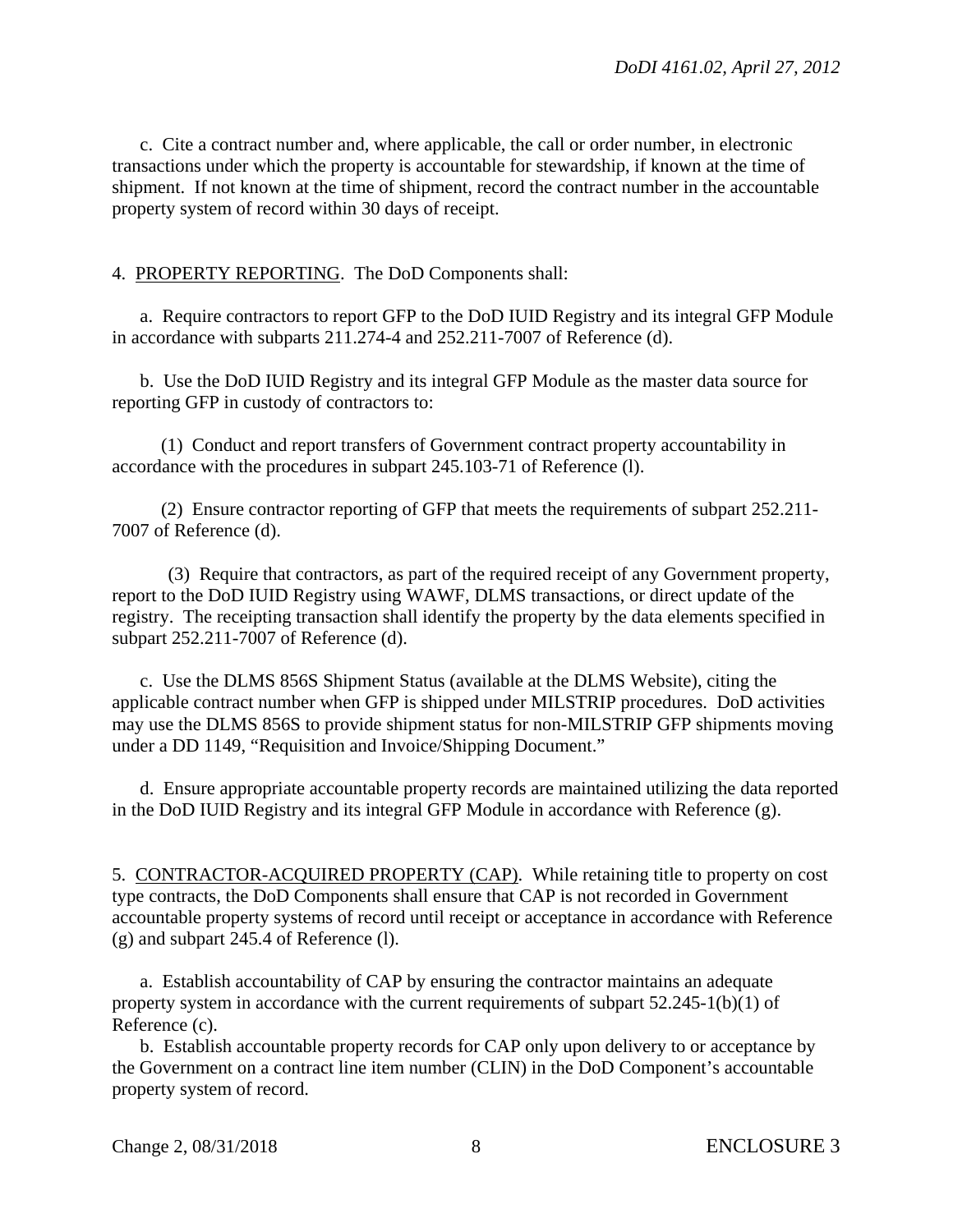# 6. CONTRACTOR ACCESS TO THE DoD SUPPLY SYSTEM. The DoD Components shall:

a. Provide contractor access to DoD supply sources for requisitioning Government property and account for this property under part 51 of Reference (c).

b. Manage authorization of contractor access to the DoD supply system by assigning DoD Activity Address Codes (DoDAACs) in the DoD Component designated contractor DoDAAC series to all contractors approved for access to the DoD supply system and by deleting such DoDAACs upon expiration of the last remaining contract, consistent with the current provisions of Reference (f) and subparts  $51.102(c)(2)$  and  $51.103(b)(1)$  of Reference (c).

c. Control contractor access by use of the procedures in Reference (k) and subpart 252.211- 7007 of Reference (d).

d. Ensure that all contractor requisitions of Government property include the contract number and, where applicable, the call or order number under which requisition authority is granted.

e. Identify non-serialized Government contract property authorized for contractor requisition on a non-reimburseable basis by the data elements in subpart 245.201-71(2) of Reference (k).

7. ACCOUNTABILITY. The DoD Components shall:

a. Provide effective and efficient oversight of contractors having custody of Government contract property consistent with Government Accountability Office publication GAO-07-0731G (Reference (n)) and the procedures in this Instruction.

 b. Maintain accountability of each GFP item meeting the requirements of subpart 252.211- 7007 of Reference (d) by its UII.

 c. Maintain accountability of GFP items not marked with a UII using the NSN, manufacturer's part/model/lot number and CAGE or NCAGE code for the applicable unit of measure. Serial numbers for items subject to serialized item management, but not yet marked with a UII, shall be provided. Items not identified to an NSN or manufacturer's part number/CAGE code combination shall be further identified by a description.

d. Ensure GFP that is managed at the item level is accounted for in DoD Component accountable property systems of record in accordance with Reference (g).

e. Reinforce internal controls regarding acquisition and logistics traceability, tracking, financial reporting, and stewardship responsibility for GFP.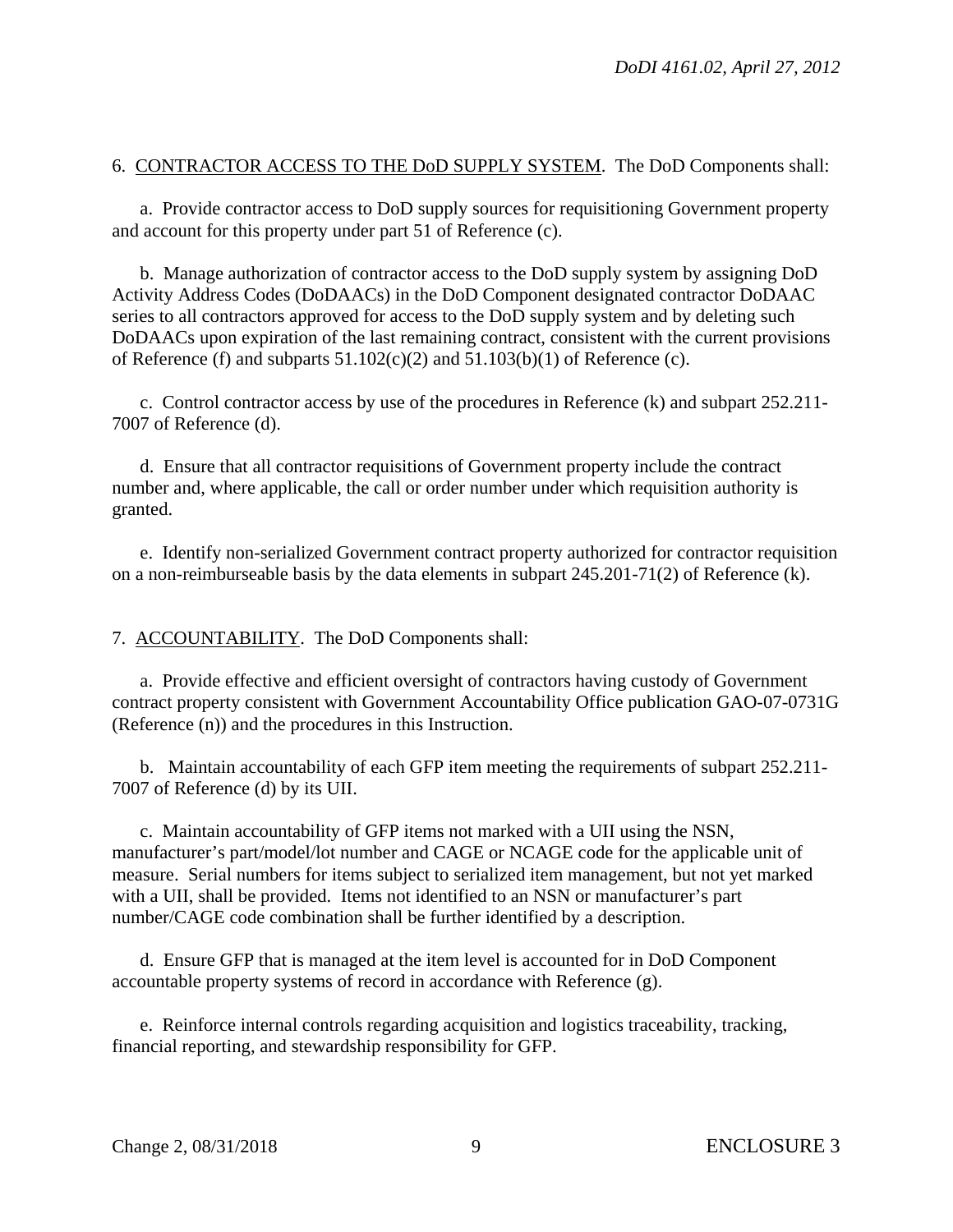## **GLOSSARY**

### PART I. ABBREVIATIONS AND ACRONYMS

| CAGE<br><b>CAP</b><br><b>CLIN</b>                    | <b>Commercial and Government Entity</b><br>contractor acquired property<br>contract line item number                                                             |
|------------------------------------------------------|------------------------------------------------------------------------------------------------------------------------------------------------------------------|
| <b>DFARS</b><br><b>DLMS</b><br>DoD<br><b>D</b> oDAAC | Defense Federal Acquisition Regulation Supplement<br>Defense Logistics Management System<br>Department of Defense<br>Department of Defense Activity Address Code |
| FAR                                                  | <b>Federal Acquisition Regulation</b>                                                                                                                            |
| <b>IUID</b>                                          | item unique identification                                                                                                                                       |
| <b>GFP</b>                                           | Government furnished property                                                                                                                                    |
| <b>NATO</b><br><b>NCAGE</b><br><b>NSN</b>            | North Atlantic Treaty Organization<br>North Atlantic Treaty Organization Commercial and Government Entity<br>national stock number                               |
| PGI                                                  | procedures, guidance and information (within DFARS)                                                                                                              |
| UII<br>USD(AT&L)                                     | unique item identifier<br>Under Secretary of Defense for Acquisition, Technology, and Logistics                                                                  |
| <b>WAWF</b>                                          | Wide Area Work flow                                                                                                                                              |

# PART II. DEFINITIONS

Unless otherwise noted, these terms and definitions are for the purposes of this Instruction.

accountability. Defined in Reference (g).

accountable property record. Defined in Reference (g).

accountable property system of record. Defined in Reference (g).

contractor acquired property. Defined in Reference (g).

contract line item number. Defined in subpart 204.7103 of Reference (d). DoD activity address code. Defined in Reference (k).